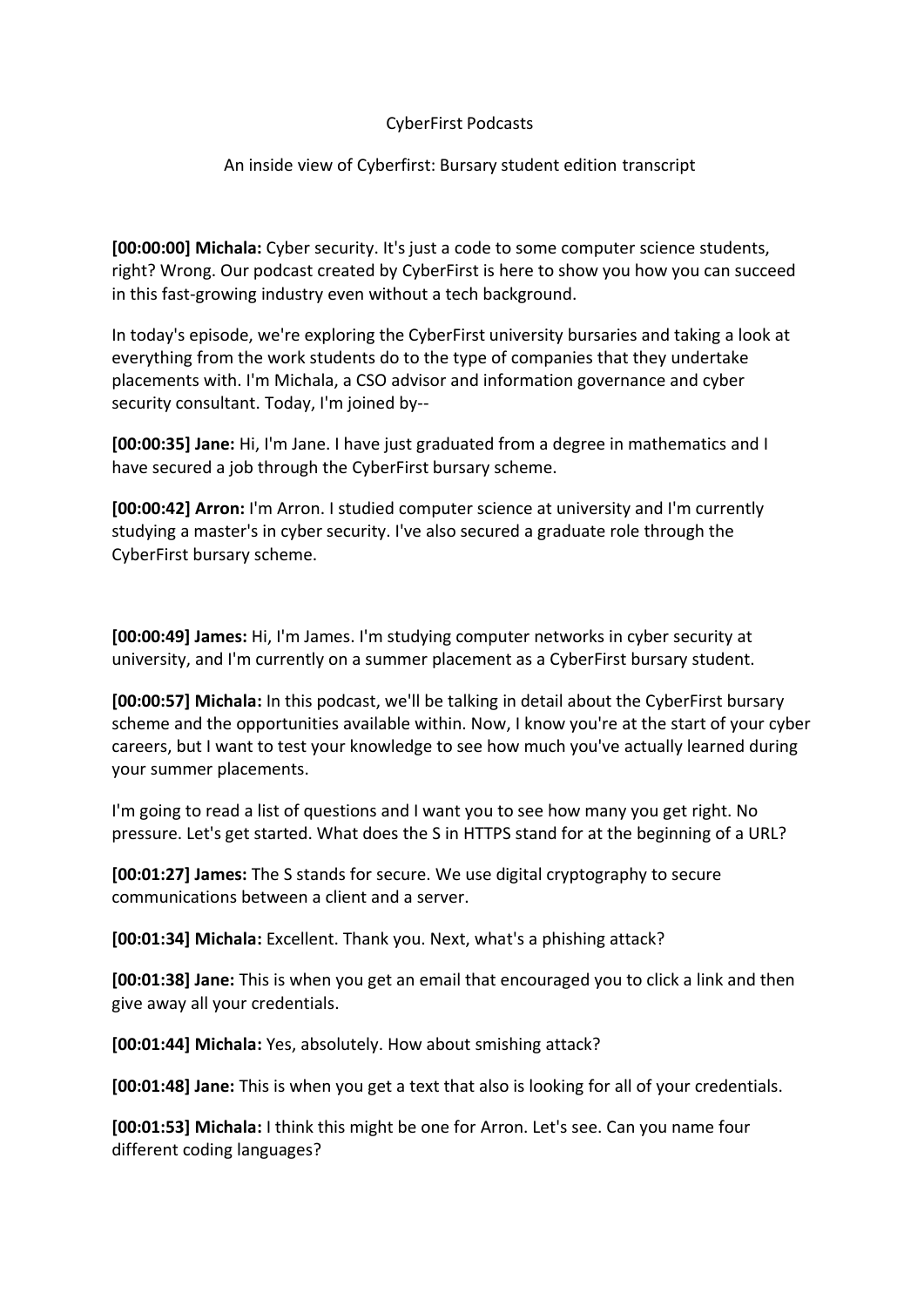**[00:01:59] Arron:** C++, C#, Java, and Python.

**[00:02:02] Michala:** Not a problem for you. Excellent. What is a POS attack?

**[00:02:06] Arron:** Is it a point of service attack?

**[00:02:08] Michala:** Close.

**[00:02:09] James:** Point of sale.

**[00:02:10] Michala:** Point of sale. Absolutely. What makes a secure password?

**[00:02:16] Arron:** Three random words.

**[00:02:17] Michala:** You're quite right. Next, turning off the GPS function on a smartphone prevents any tracking of your phone's location, true or false?

**[00:02:29] Jane:** False.

**[00:02:30] Arron:** I think that's false.

**[00:02:31] James:** Yes, false.

**[00:02:33] Michala:** People often think that student's summer placements include a little shadowing and a lot of admin. To each of you, what have your experiences on placements really been like? What kind of work did you take on and how did the course benefit you when you went back into university?

**[00:02:51] James:** During my first year, I was on the CyberFirst academy. In my second year, I have just begun my summer placement as a CyberFirst bursary student.

What was really a surprise is how quickly you were able to really get active in active work that's going on but then also have another support there. You were allocated a point of contact in which organization you go to work with.

Being able to have that support there and have a really supportive team that's something which I have found is-- I've been very thankful for.

**[00:03:22] Michala:** Thank you. That's great to hear. How about you, Arron?

**[00:03:26] Arron:** My first summer placement wasn't on the academy. It was with IBM. IBM took on 30 people, 24 of which, I think, did an IBM academy and 6 of which went on work. I was a part of the group of six that went on to work.

There was an aspect of shadowing, of course, because you've got to get up to date and learn what you've got to do, but after the first few weeks of shadowing, it stopped. You were on your own doing your own work, set your own tasks.

Then my second summer placement was with Hertfordshire Constabulary. With that, there was no shadowing. Essentially, I was given a list of tasks and told to get on with it and ask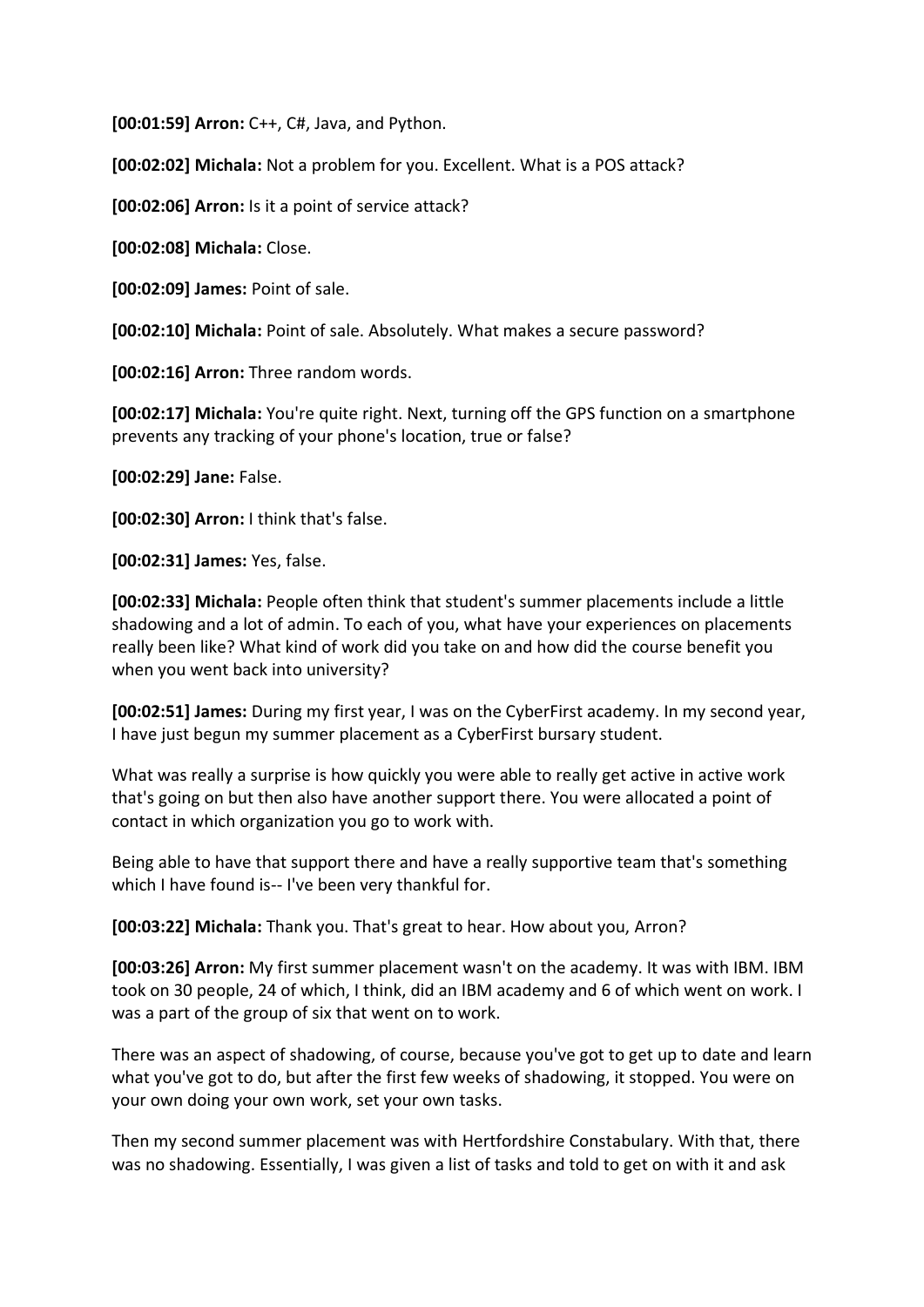for help if I needed it, which was really good because you got that independence that you didn't always get. It was really good experience. Actually, I really enjoyed it.

**[00:04:11] Jane:** In the year prior to joining the bursary scheme, I did a placement down in Cambridge. It was shadowing just to get used to the software we had to use. I did a lot of email-related security and I was told I had to make up the sort of system, and teaching, and educating the staff with the cyber team on how they should read their emails and what to look out for.

Even after less than weeks of shadowing, first few days, they'll then hand the reins over to you, maybe watch you do it just to make sure you're not clicking on the wrong things and maybe exposing yourself to anything, but then I was given the reins from there. Even on the academy, although you've got to attend classes, you're given the option of doing it on project.

I teamed up with six other students, and we created our website that teaches mathematics for cryptography. We weren't given any help. It was totally down to the six of us pulling in our knowledge and our experience and then we got to present that to the rest of the CyberFirst community at the end.

**[00:05:18] Michala:** That's brilliant. How have you managed this financial side of things? Have you had any support at all?

**[00:05:25] Arron:** The CyberFirst bursary gives you £4,000 to help with that as well as £2,000 for the summer placements. That has been brilliant. That's been really helpful. That's money that you can spend on improving your computer or buying a laptop, that you can use at university.

It also alleviates the stress of budgeting to an extent. Obviously, you still have to budget your money, but you don't feel the same pressure as someone that doesn't receive the bursary, I suppose.

**[00:05:50] Jane:** I'm relocating about six hours away from home from my new job. It's actually allowed me to buy my first flat, so I'm very excited of it there. I wouldn't have had that had I not attended the bursary scheme.

**[00:06:02] Michala:** That's wonderful. Brilliant. I'm really quite impressed by that.

**[00:06:07] James:** For me, the bursary it provides £4,000 per year for the years which I was studying at a university on the scheme. Which, for me, really helped in the sense of I didn't have to, say, find a part-time job on the side and then take time away from spending time more, I could be studying and taking up new learning opportunities.

Particularly during the academy and summer placements where we have a £2,000 payment, that was incredibly beneficial because we could spend all of our time and focus really on taking as many opportunities as we could.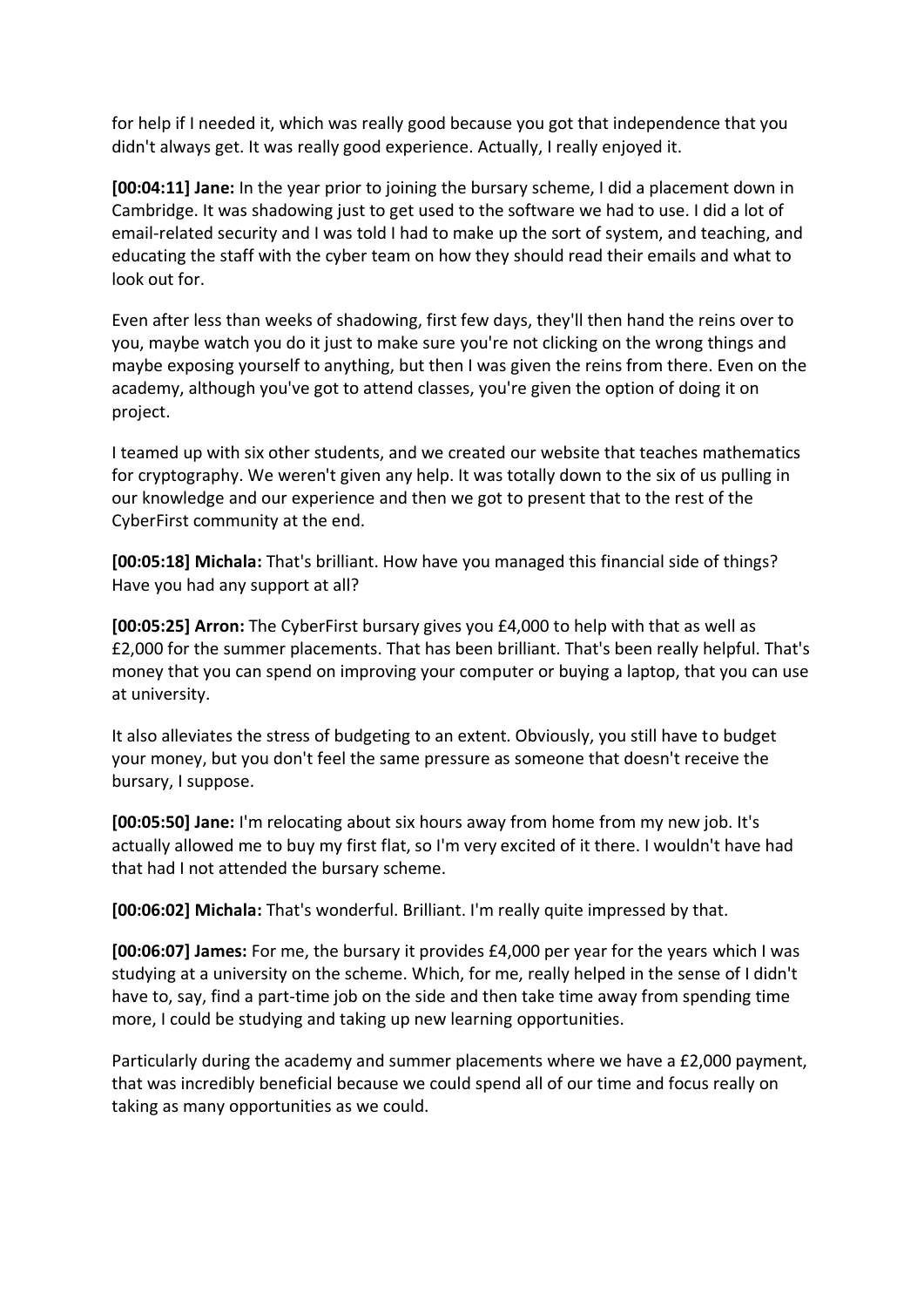**[00:06:44] Jane:** I think that's the key, it's taking on all the opportunities that are offered and it does give you the freedom and the flexibility to go searching for maybe getting qualifications you wouldn't normally have had access to.

**[00:06:55] Michala:** Let's just take a quick break and get to know you all a little bit better by paying a quickfire game. We're going to play a round of 'would do you rather'. I'm going to read a list of statements and I want you to answer which you'd rather do or have or see for example without thinking.

Your first reactions. Your initial reaction. Then I'm going to ask you to explain why. Are we ready?

**[00:07:22] Jane:** As all, we would be.

**[00:07:24] Michala:** Would you rather work alone or in a team?

**[00:07:27] Jane:** Team.

**[00:07:28] Arron:** In a team.

**[00:07:28] James:** Team.

**[00:07:29] Michala:** Everyone's for a team. Tell me why.

**[00:07:33] Jane:** You can't have all the ideas. You're only stuck within your small box. Having other people tell you what they think and why they think, that's actually really beneficial and it helps you to think in a different way as well.

**[00:07:45] Arron:** Absolutely. Bouncing off each other's ideas is the best way to work in my opinion.

**[00:07:49] Michala:** Yes, I agree that you can achieve more together than you can alone. Next then, would you rather be the coder or analyst?

**[00:07:58] Jane:** Analyst.

**[00:07:59] Arron:** Coder.

**[00:08:00] James:** Coder.

**[00:08:02] Michala:** [laughs] You've said analyst really quickly. What did you say analyst?

**[00:08:07] Jane:** I'm a mathematician. I like facts, data, and logic.

[laughter]

**[00:08:12] Michala:** Are you inferring there that coding doesn't have logic?

**[00:08:16] Jane:** It does but I like talking to people and trying to problem solve and not be attached to just the screen. I do teach coding so I do understand it and what you would have to do, I just don't like the idea of just sitting at a computer all the time.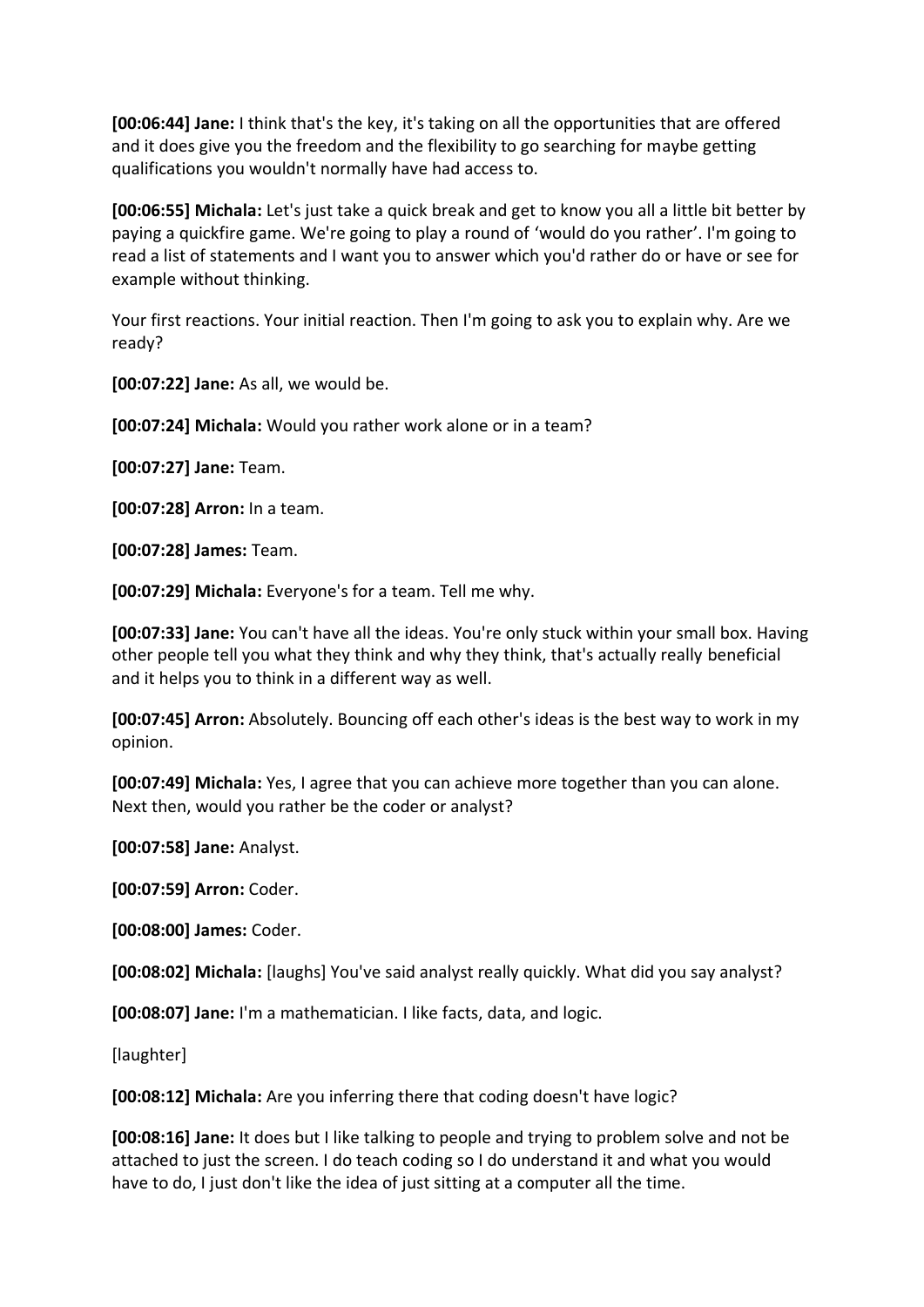**[00:08:31] Michala:** Why did you both say coding straight away as well then?

**[00:08:35] Arron:** I said coding because previous experience with the web development stuff. I've really gained my interest. I really enjoy doing that. It's the problem solving that you get from that or if you've got a task when you're programming or coding.

Once you finish that task and it works properly, you know you've done that and that's something that you've made and you can take ownership of that. That's a really good feeling.

**[00:08:57] James:** Absolutely. I definitely second those, guys. It's really creative as well. When you're trying to complete some job, there's always more than one way of doing it and just exploring how somebody else would do that same task as well. Just comparing it, really valuable.

**[00:09:14] Michala:** I think a key thing for anyone listening is that, find what you enjoy, what excites you in this field and you can problem solve and all the other things in that, so in terms of the skill set, but find out what excites you.

Here's an interesting one. Would you rather be a penetration tester or a vulnerability specialist?

**[00:09:38] James:** Vulnerability specialist.

**[00:09:40] Arron:** I think I'd rather be a penetration tester.

**[00:09:42] Jane:** I think I might agree on penetration tester purely because of some of the stories I've heard. They say it's really exciting, I'd love to break into a building. [chuckles]

**[00:09:50] Arron:** Definitely. Penetration tester isn't really just doing a computer also, physical testing or, access systems and things like that. It's a wider thing probably.

**[00:10:02] Jane:** Yes, it is.

**[00:10:03] Michala:** Would you rather have a placement in tech startup or with a big multinational?

**[00:10:08] James:** A startup.

**[00:10:10] Arron:** I think for me it would be a big multinational just to begin with. I feel as though you would have more support or there would be a wider support network if you're a big multinational and then who's to say that you couldn't move to a tech startup in the future.

**[00:10:22] Jane:** I totally agree. You can get a lot of support teacher mentorship from maybe a bigger company than you would from a smaller company that maybe doesn't have the resources. You could learn all the skills that you can and then move across.

**[00:10:35] James:** I think that with a startup, you're going to be in possibly a much smaller team where you're going to find that-- In a big organization, you're going to have so many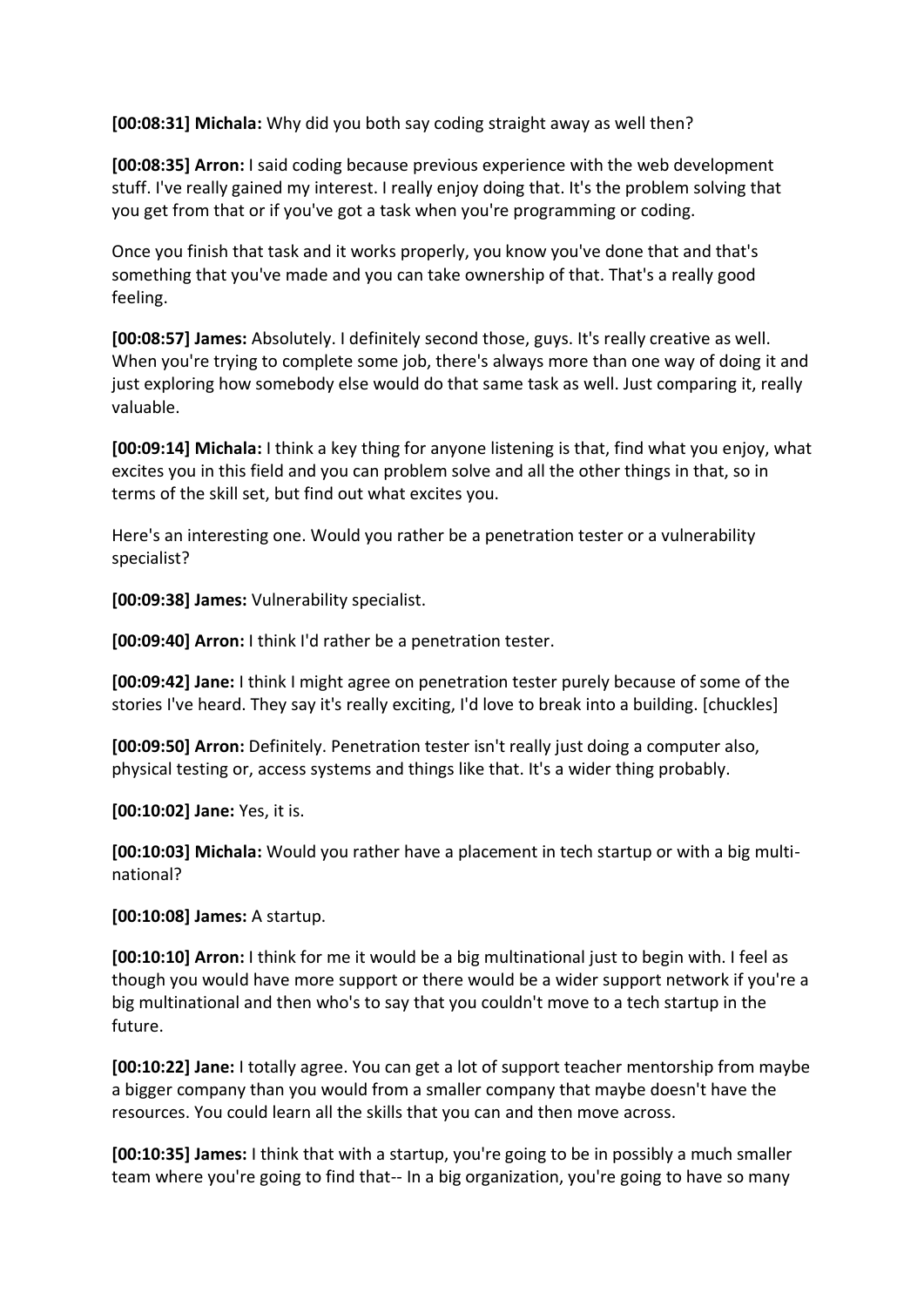different departments are covering so many different sort of activities, which you might not be able to be exposed to otherwise.

I think that being part of a startup, you have to get involved of everything and be very active. Not saying that you don't have to be able to have in a big organization, but you might not have the same exposure to certain activities, whereas things might get delegated in a startup.

**[00:11:06] Michala:** Excellent points. I very much agree with you. For people who are generalists, that's a wonderful approach. Could you tell me about how the program's impacting your future? Are there any particular skills or lessons that you've learned that you think will be invaluable in the future? How about Arron kicks off?

**[00:11:25] Arron:** I think the soft skills gained, brilliant. You get the opportunity to network with a group of 400 students that are on the bursary scheme works, it might be more than that now. You also get the networking from your summer placements and the networking is the big thing for me.

**[00:11:44] James:** Yes. I'm with you, Arron, on all of those points. Just being part of that community is really great. On the academy as well, we get placed in small groups where we could communicate and work together.

During our classes, we could all chip in if somebody had something to say or something to ask, and then sometimes you might find that somebody would say something and another student will pick that up and then they could give their insight as well.

Just having access to that community of again, around 400 students, if you have a question or there's some sort of research project that you're working on, chances are that somebody else in there too has had that interest, and they have something that they can bring to the table.

**[00:12:25] Jane:** I completely agree. For me, coming from a non-related security degree and also doing most of it throughout COVID, is that being able to talk to people and being able to ask for help, sometimes you feel, "Oh, my goodness, I don't know anything. I'm sitting in this bubble by myself. I don't go to university with anyone studying the same thing as me. Why am I here?" I think being able to reach out and say, "What do you know, how can I learn from you?" is really invaluable.

**[00:12:54] Michala:** Absolutely. That doesn't stop and it's all the way through your whole career in cyber security, because I'd say you learn something new every day. On the bursary scheme, students don't only experience the incredible learning opportunities, but you've talked about, obviously, the collaboration as well. Now, what advice would you give to future students to make the most of the bursary?

**[00:13:16] Jane:** I would say, say yes to as much as you can. You're only going to benefit.

**[00:13:21] Arron:** Absolutely. Don't be afraid to ask for help as well. The community is very busy. Lots of people talk a lot. It's already been mentioned, but always ask for help if you need it.